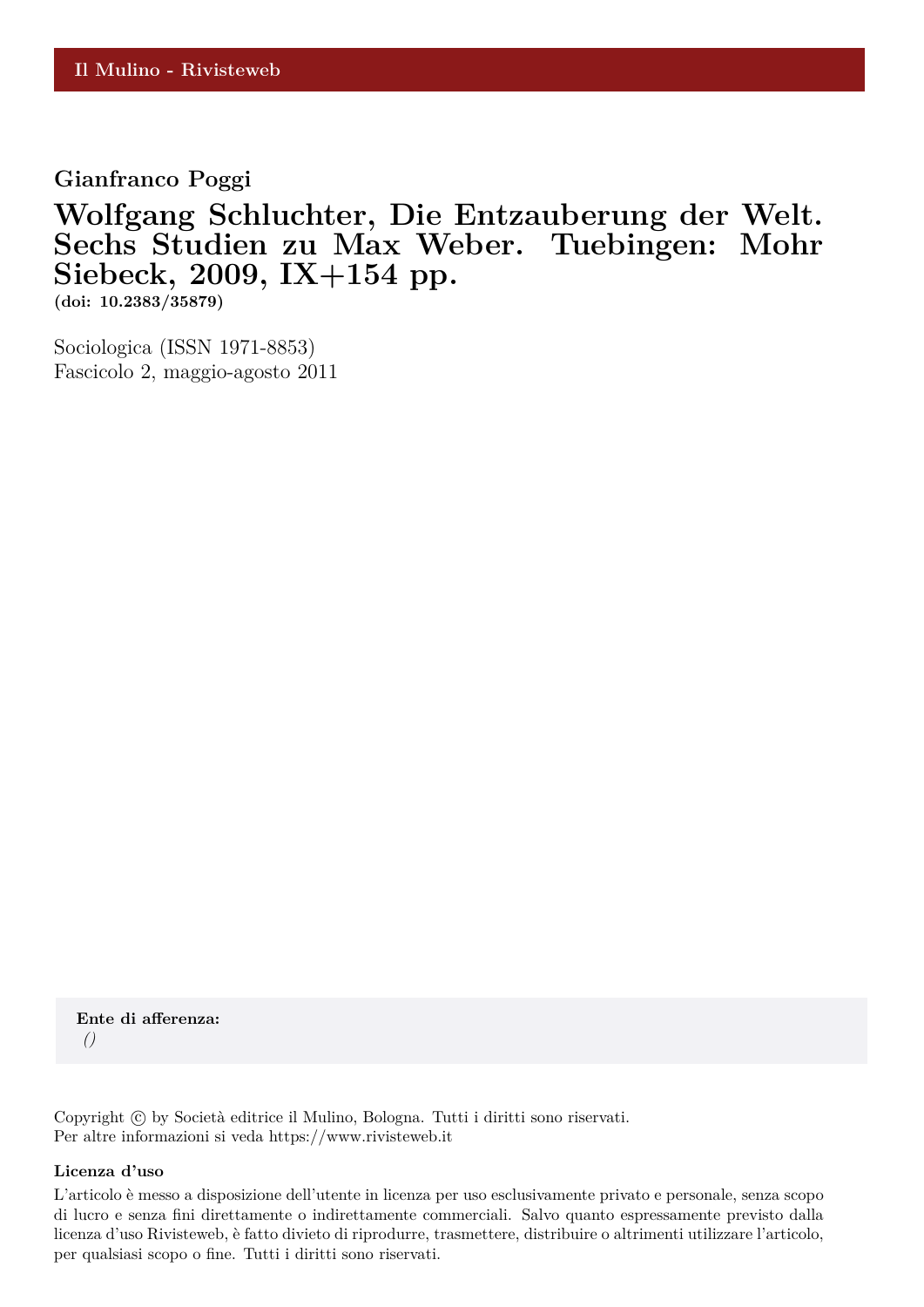## **Wolfgang Schluchter, Die Entzauberung der Welt. Sechs Studien zu Max Weber. Tuebingen: Mohr Siebeck, 2009, IX+154 pp.**

doi: 10.2383/35879

The author, who retired from his chair at Heidelberg in 2006 but remains active both in that University and on German academic scene, is probably the foremost contemporary authority on Max Weber's "life and work." He has been from the beginning a member of the editorial board of the Max Weber Gesamtausgabe – a massive and apparently never-ending publishing undertaking with a somewhat tormented history; has edited and co-edited several volumes of it; is currently charged with nothing less than its edition of *Die protestantische Ethik* and related studies. His impressive list of publications includes very numerous items relating to Max Weber, including many available in several languages – books, journal articles, essays in collective works, many of these edited by Schluchter himself. All these writings reveal Schluchter's unequalled mastery of the sources, primary and secondary, and his ability to develop arguments which are both pointed and highly sophisticated.

The dimensions and the substantive significance of all these contributions to weberian scholarship are universally recognized, though they have inspired some envious comments, among these a sobriquet a wit coined for Schluchter – "Max Weber als Beruf". In fact, his production addresses a considerable number of other authors. His first book (1968) discussed Hermann Heller's work, his second (1972) dealt with several contributors to the theme of "bureaucratic domination". His recent (2006-2007) two-volume book *Grundlegungen der Soziologie. Eine Theoriegeschichte in systematischer Absicht* covers several major figures in the history of social theory, "classical" and modern. It does so in a highly "interpretive" manner, revealing the author's original, penetrating engagement with the respective bodies of work. (May I just mention the chapter titles in the first volume, which characterize Marx's social theory as "sociological Hegelianism," Weber's as "Kantianizing sociology," and Durkheim's as "sociological Kantianism"). Furthermore, in other recent contributions Schluchter has addressed topics as different as the nature and consequences of the pre-1989 "dualism" between West and East Germany, or contemporary terrorism. Finally, Schluchter is not, as the volume itself and the thematic diversity of his scholarly production may suggest, engaged exclusively in research and publishing; in fact, he has been and continues to be seriously involved in academic institution-building, both in Germany and abroad.

The short volume under review, however, is a further, substantial contribution to the large corpus of publications which could be labeled Schluchter on Max Weber. Let us consider briefly the book's content. The expression "disenchantment of the world" (to adopt the most frequent translation of *Entzauberung*) is apparently of Weberian coinage, though probably inspired by a Schiller poem. Curiously, though, after surfacing in Weber's writings in 1913, subsequently the expression appears rarely in later ones. However, the imagery it evokes and the associated concerns acquire greater and greater significance in the writings from the last few years of his life, e.g. *Wissenschaft als Beruf*,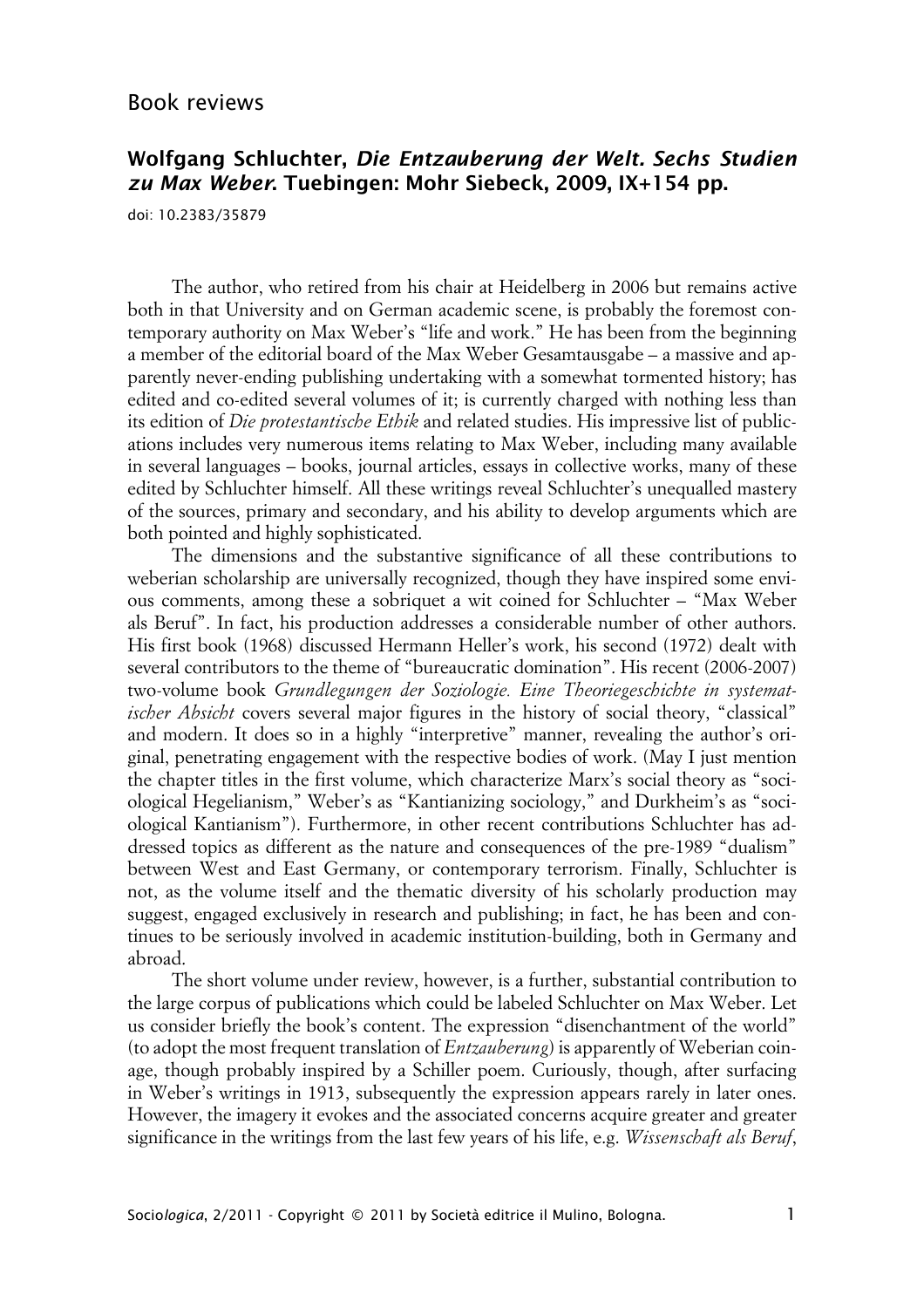*Poggi*

and the 1920 edition of *Protestantische Ethik* (see both the main text and the "Zwischenbetrachtung").

As its subtitle indicates, this relatively short volume is not a monographic treatment of the notion itself of *Entzauberung*, but a collection of essays (some probably presented as *Vortraege* at conferences and other scholarly occasion) loosely connected not so much with that notion as with two phenomena it points to. For, as the opening essay, "'Entzauberung der Welt': Max Webers Sicht auf die Moderne" usefully points out, the main historical manifestations of *Entzauberung* are indeed two. First, religion in various ways disenchants the view of the world and of the humans's position within it embodied in magic (in the West this happens in a progression culminating, in Weber's view, in Calvinism and associated creeds). Then, modern science complements and radicalizes the disenchanting work done by religion. Clearly, then, *Entzauberung* itself should not too straightforwardly associated with (indeed, translated as) secularization. It does have, of course, secularizing implications and consequences, but these should not be overstated. As Schluchter sees the matter, science displaces religion from the central position it had long held, but does not and cannot entirely replace it as way of attributing meaning to existence.

The book elaborates this position in two chapters. Chapter 2 deals with various aspects of one essential (indeed, according to some interpreters, *the* essential) component of Weber's post-1910 – his comparative-historical essays on world religions. Schluchter has already masterfully analyzed these writings in previous works, including some available in English. I shall just note one aspect of this chapter, revealed by its title: "Ideen, Interesse, Institutionen: Schluesselbegriffe einer an Weber orientierten Soziologie." The notion of institution, if I am not wrong, plays in Weber's conceptual system a somewhat minor role, at any rate in comparison with the central position it holds in other major social theorists. Its significance for Weber has been emphasized, however, in the work of Rainer Lepsius, himself a major Weberian scholar and for a long time Schluchter's own colleague at Heidelberg; perhaps its deployment in this chapter can be seen, among other things, as the latter's homage to the former.

At any rate, this chapter is the first in the volume where Schluchter performs what one might call his signature act. This consists in the following: Schluchter often summarizes his own sustained, sophisticated and sometimes demanding arguments by means of neat tables and diagrams. Here the tabular location of this or that concept within an ensemble arranged into rows and columns, and/or the connections posited among them by arrows, indicate which concept leads to what other concept, or what significantly different, mutually exclusive, variants a concept may present within a theoretical discourse or an ideological development. Schluchter has been doing this, most skilfully, in many of his writings (including other "studies" in this book), each time offering his reader a streamlined yet comprehensive view of the main points of whatever argument he is advancing.

The next chapter also deals with Weber's writings on religion, but chiefly with his first major contribution to that theme, *Die protestantische Ethik* of 1904-05. It is focused on the critical response that study first provoked, and on the difference that response made to the 1920 edition of PE. There Weber did not concede much (if anything) to his critics, but the account he took of their arguments, and of course the massive work done on other religions over the previous few years, bore much fruit (see for example the *Vorbemerkung* to the 1920 edition).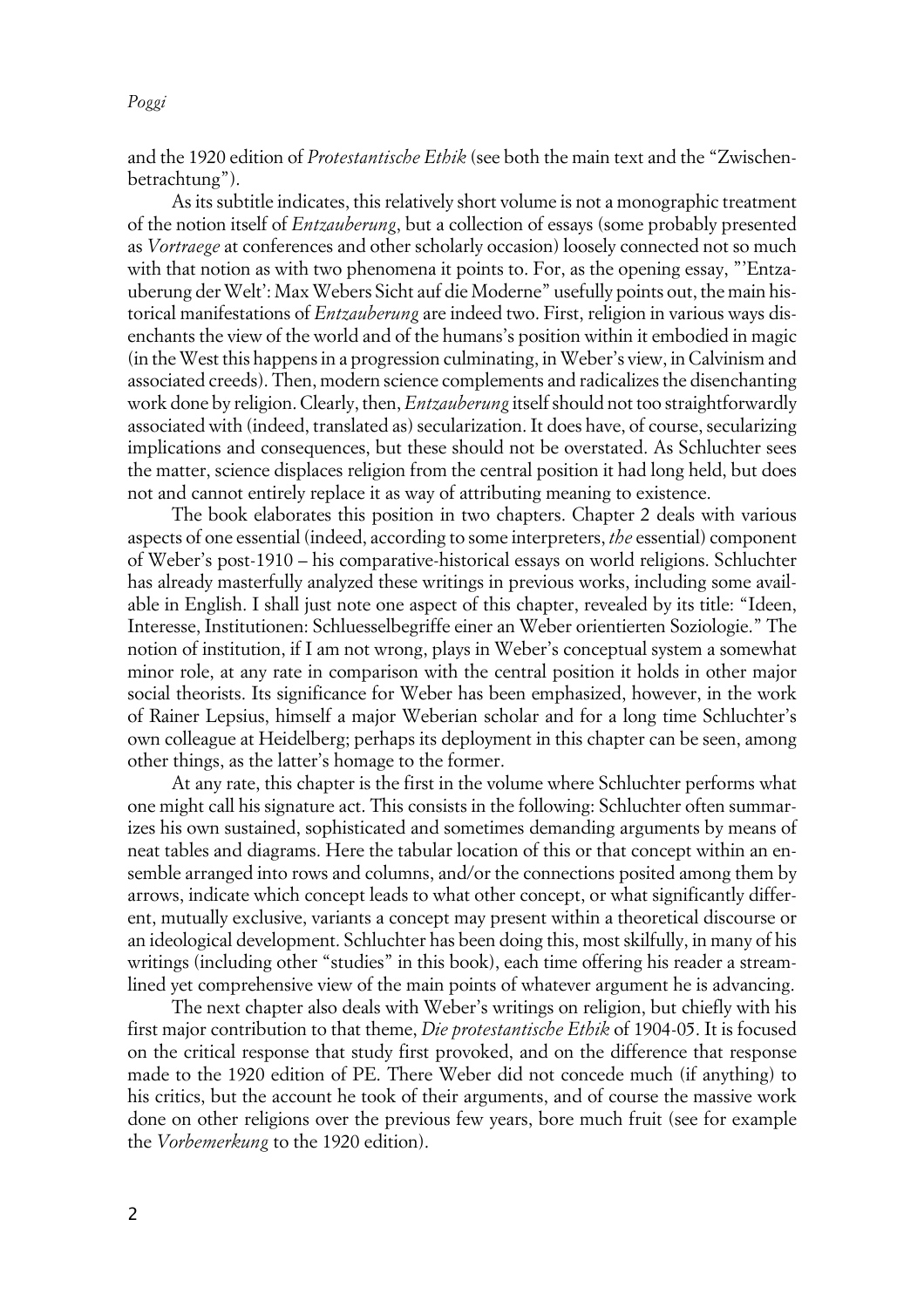The two chapters that follow focus on two major aspects of that massive process of the modern rationalization of existence which the notion of *Entzauberung* (present only occasionally) points to. Scluchter discusses first the process whereby modern, Western capitalism develops into the universally dominant phenomenon within the economic sphere, imparting to it its distinctive dynamics. As concerns the theoretical dimension of this process, he highlights the relationship between economic sociology and economic history on the one hand, economic theory on the other, chiefly within Weber's work but also in other authors.

The second major aspect of modern rationalization concerns not the economic, but the political sphere. Schluchter deals with this chiefly by means of a close analysis of *Politik als Beruf* (1919), on the strength among other things of the extensive editorial work he has devoted to this text (and the "companion piece", *Wissenchaft als Beruf*) in one volume of the *Gesamtausgabe*. This topic engages him in a particularly close analysis of difficult questions raised by Weber's emphasis on leadership, on the role played by personal charisma in the context of modern, state politics, and on the possible forms of its institutionalization. The contrast between the ethics of *Gesinnung* and of *Verantwortung* also get attention.

The final essay (chapter 4) addresses a rather different theme from the previous ones, which as we have seen dealt with three spheres of experience – religion, economics, politics. Here the focus is instead on Weber's set of basic sociological concepts which most of us know from the opening pages of *Wirtschaft und Gesellschaft*. Schluchter, however, emphasizes that Weber had expressly confronted such a theme on various occasions, but chiefly in an essay published in LOGOS in 1913 ("Ueber einige Kategorien der verstehenden Soziologie") and had continued to grapple with it in other texts. Mostly, these were somehow connected with the making of WuG, but their content had to some extent been set aside in the portion of it he edited for publication shortly before his death. I say "somehow" and "to some extent" to convey the difficulty of the philological questions raised by the relationship between the final version of *Economy and Society* and those texts which preceded that version, and made more complicated, in this chapter, by the reference also to the 1913 essay. Marianne Weber's edition of WuG (1926) and Johannes Winckelmann's editions subsequent to World War Two addressed the first (and larger) problem in a way which Schluchter has repeatedly and most explicitly judged to be inadequate and misleading.

His argument (which inspired the editorial approach to *Wirtschaft und Gesellschaft* embodied in several volumes of the *Gesamtausgabe*) is articulated as follows in this book: "WuG is neither a book in three parts (Marianne Weber) or in two parts (Johannes Winckelmann) but a project which has come down to us in different versions [and] in different conceptual languages." In this final chapter Schluchter articulates such a view in a painstaking and detailed manner that I personally found (I confess) both exhaustive and exhausting. Fortunately, toward the chapter's end he conveys the substantive gist of it – in particular Weber's typologies both of action orientations and of action coordinations – by means of a synoptic scheme of great clarity.